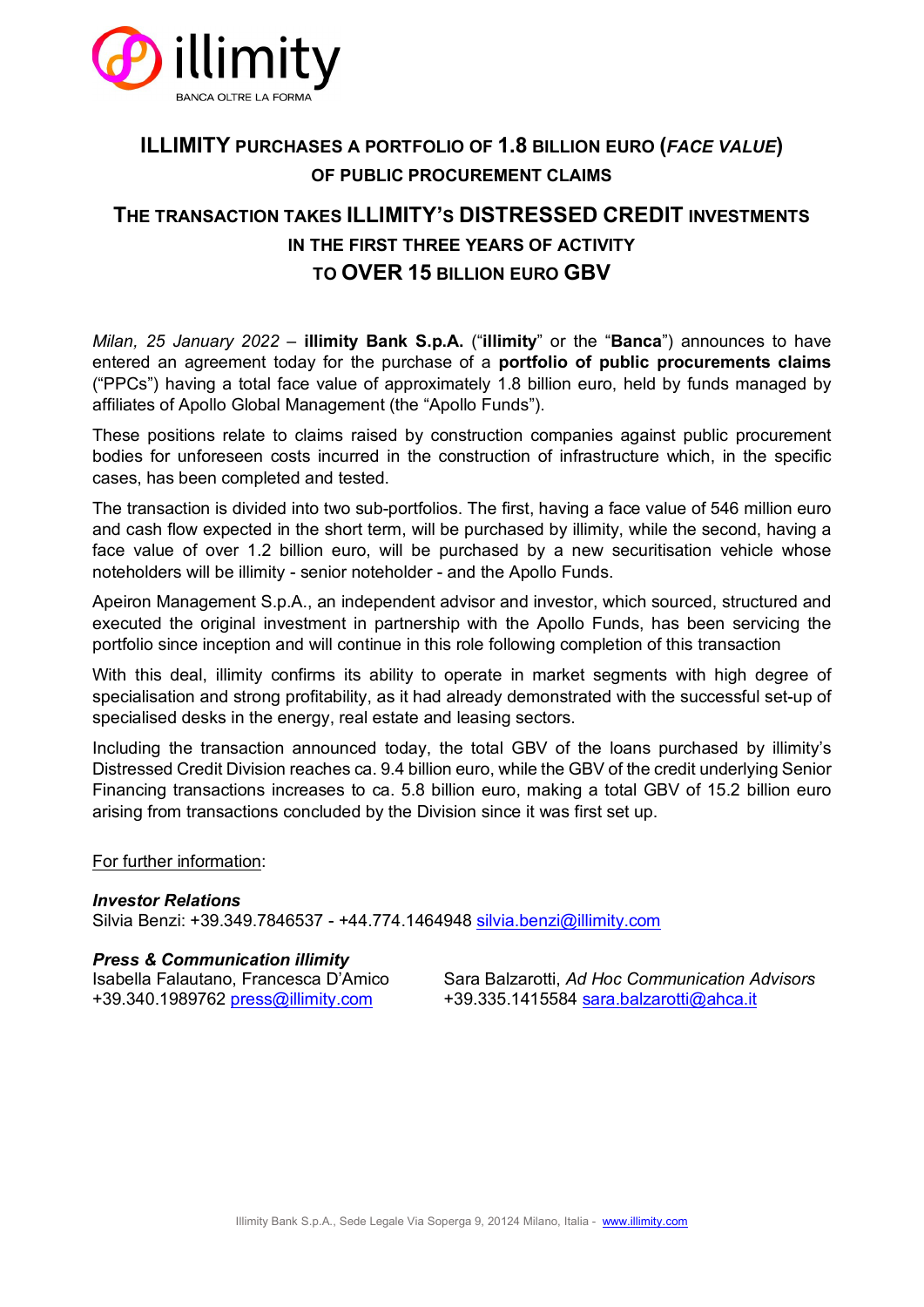

#### **illimity Bank S.p.A.**

**illimity** is the high-tech banking group founded and headed by Corrado Passera that was created with the aim of responding to specific market needs by way of an innovative and specialist business model. More specifically, illimity extends financing to high-potential SMEs, purchases distressed corporate loans and services these through its platform neprix, and provides digital direct banking services through *illimitybank.com*. illimity SGR, which sets up and manages alternative investment funds, the first of which dedicated to UTP loans, is also a member of the Group. The story of the illimity Group began in January 2018 with the launch of the special purpose acquisition company SPAXS S.p.A., which ended with a record 600 million euro being raised on the market. SPAXS subsequently acquired Banca Interprovinciale S.p.A., with the resulting merger between the two giving rise to "illimity Bank S.p.A." which has been listed on the Italian Stock Exchange since 5 March 2019 (ticker "ILTY"), first on the MTA exchange and since September 2020 on the Star Segment. The banking group, headquartered in Milan, can already count on over 700 employees and ended at 30 September 2021 with assets exceeding 4.6 billion euro.